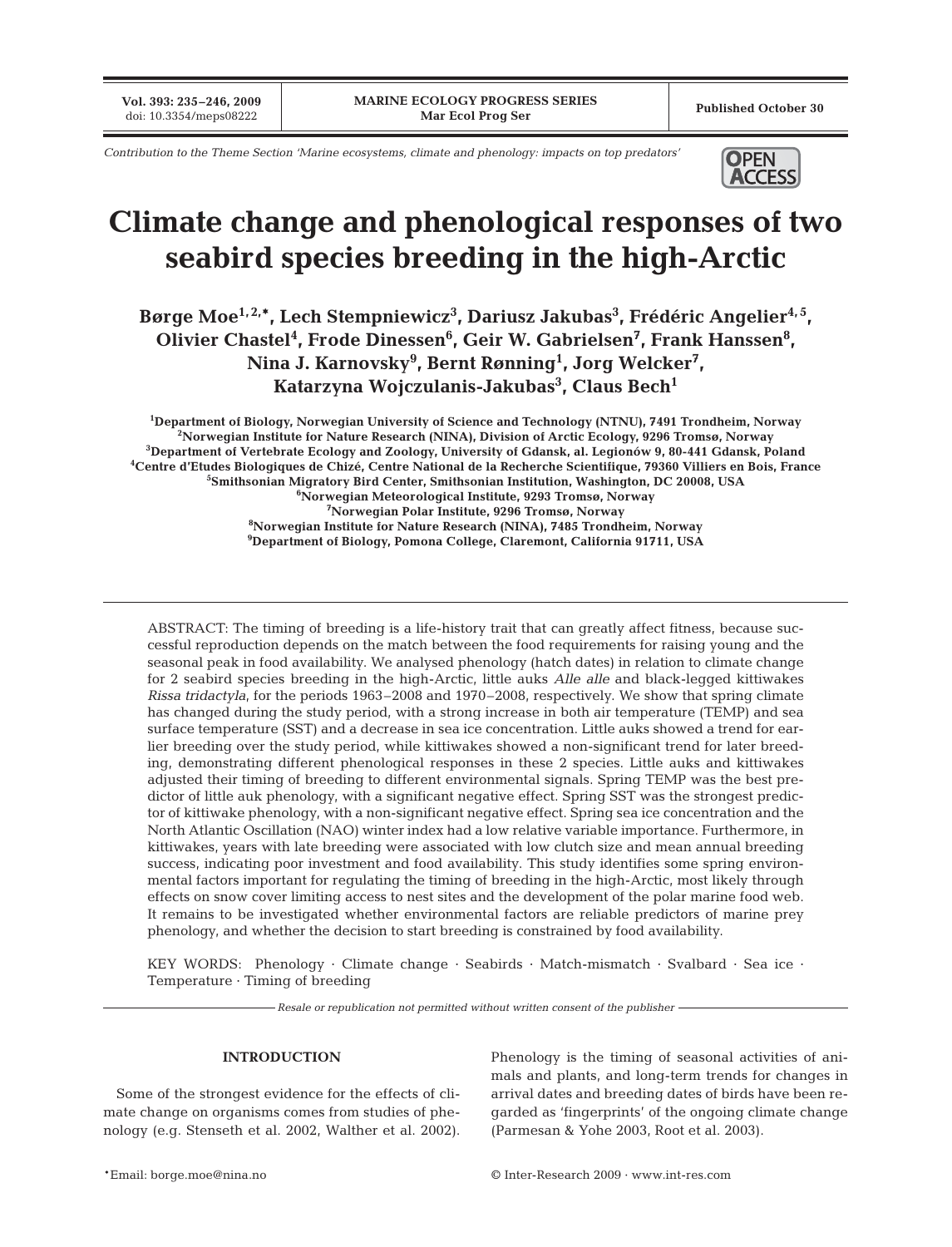In regions where food availability is highly seasonal, reproduction is only possible during a short time period, usually during the spring and summer. The timing of the peak in food availability varies between years. Hence, the timing of breeding is crucial in order to match the energy requirements of breeding to the actual food availability (the temporal match-mismatch concept; Cushing 1990, Edwards & Richardson 2004, Frederiksen et al. 2004, Durant et al. 2005). Thus, the timing of breeding is among the key factors for successful reproduction in birds (Dunn 2004, Reed et al. 2009).

The decision to start breeding is under endocrine control, and the hormone levels involved in this control are influenced by a combination of fixed (photoperiod) and variable environmental cues (climatic factors, food availability; Wingfield 1983, Gwinner 1986). Birds experience variable environmental cues on different spatial and temporal scales, and evidence suggests that birds use these cues in optimal decisions on when to initiate breeding (e.g. Frederiksen et al. 2004). The decision is done before the peak in food availability occurs, so optimal decisions are possible if the environmental cues are reliable predictors of the peak in food availability (Visser & Both 2005). In addition, initiation of breeding could be constrained by the food availability during the prebreeding period that is needed for investment in eggs. In extreme cases, egg production relies on endogenous reserves built up before and during migration ('capital breeders'; Drent & Daan 1980). However, most birds produce their eggs from resources acquired at the breeding grounds ('income breeders'; Drent & Daan 1980).

The Arctic region is currently undergoing a dramatic climate change, with a 2-fold higher increase in temperature compared to the global increase, a trend that is expected to continue (Kattsov et al. 2005, IPCC 2007). Advancement in the onset of spring is already evident, with the timing of snow melt becoming 15 d earlier over the last decade in Greenland (Høye et al. 2007). Furthermore, sea ice extent has decreased linearly by 3 to 9% per decade in the Arctic Ocean (Serreze et al. 2007), with substantial effects on polar marine ecosystems (Gaston et al. 2003, Moline et al. 2008). The development of the polar marine food web on which seabirds depend is closely linked to the timing of removal of sea ice and the warming and stratification of the surface waters to allow for a spring bloom. Consequently, there is a need to assess the effects of climate change on Arctic seabirds. With some exceptions, however, there are very few published long-term studies on breeding phenology from the Arctic. In the Canadian Arctic, years with low sea ice cover and early sea ice break-up were related to early breeding of Brünnich's guillemots *Uria lomvia* (Gaston et al. 2005a). While low sea ice cover negatively affected breeding success of the low-Arctic population, breeding success of the high-Arctic

population was positively affected by early sea ice break-up (Gaston et al. 2005a). In East Antarctica, a decrease in sea ice cover and an increase in the length of the sea ice season were associated with a trend for later breeding of adelie penguins *Pygoscelis adeliae* and cape petrels *Daption capense* (Barbraud & Weimerskirch 2006). These studies suggest that sea ice affects seabird breeding phenology and breeding success in high-latitude regions. They also underline the fact that climate change has not affected all parts of the polar regions to the same extent or in the same direction (Vaughan et al. 2001).

In the present study, we analysed long-term data on breeding phenology of 2 high-Arctic breeding seabirds, black-legged kittiwakes *Rissa tridactyla* (hereafter 'kittiwakes') and little auks *Alle alle*, breeding at Ny-Ålesund and Hornsund, respectively, on the western coast of Svalbard (Fig. 1). These data cover the periods 1970–2008 and 1963–2008 for kittiwakes and little auks, respectively, and offer a great opportunity to detect long-term changes in the timing of breeding in relation to climate change in the high-Arctic and to test whether environmental conditions at different scales explain the variability in the timing of breeding. Migratory seabirds may use the winter conditions to initiate the spring migration (Frederiksen et al. 2004), and we used the North Atlantic Oscillation index (NAO) as a large-scale proxy for winter conditions. Our study populations spend the winter in the Northwest Atlantic Ocean, close to Greenland according to ring recoveries (Bakken et al. 2003). If they use the winter conditions to initiate the spring migration, and this in turn affects the timing of breeding, we expected NAO to affect the breeding phenology of both species.

When the seabirds arrive at the breeding grounds in spring, they may use local environmental cues or food availability to further adjust the timing of breeding (Frederiksen et al. 2004). Both of these birds are 'income breeders'. Just after arrival at their breeding grounds, kittiwakes and little auks feed at different trophic levels (Karnovsky et al. 2008). In the early part of the breeding season, little auks are primarily zooplanktivorous: they feed at a low trophic level on copepods (e.g. Karnovsky et al. 2003, 2008). Little auks from West Greenland have been known to arrive at their breeding grounds just when copepods such as *Calanus hyperboreus* rise to the surface waters to feed on the spring phytoplankton bloom that is linked to stratification of the water column (Karnovsky & Hunt 2002). In contrast, kittiwakes feed at a higher trophic level on fish, amphipods and krill (Hop et al. 2002, Karnovsky et al. 2008). We used spring sea surface temperature (SST) and sea ice concentration (ICE) to represent the environmental conditions in the foraging areas at sea, and we expected both species to breed earlier in years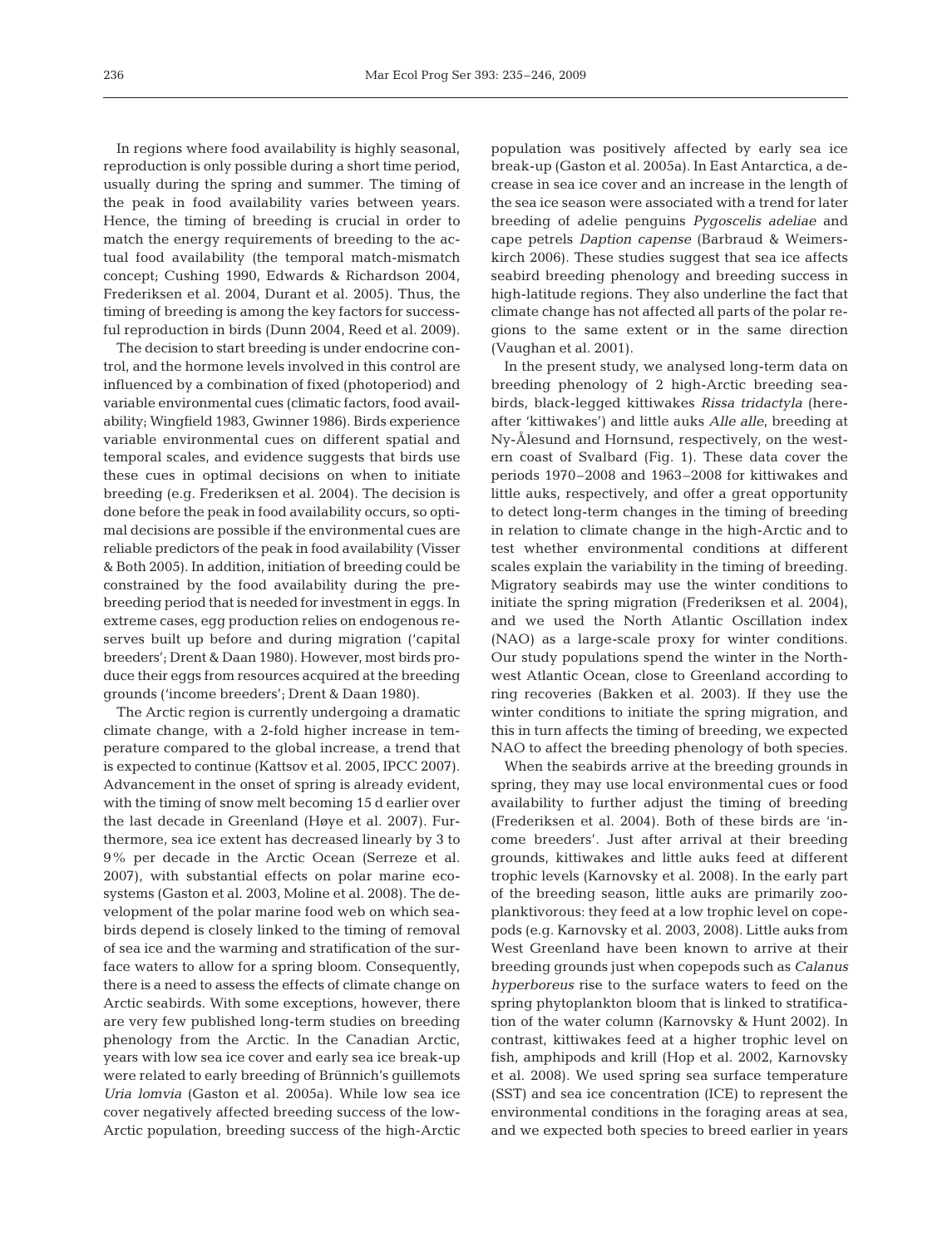

Fig. 1. Study area on Spitsbergen, Svalbard. Kittiwakes were studied at Ny-Ålesund and little auks in Hornsund, and large white circles indicate the 2 study colonies. Meteorological stations (small black circles) in Ny-Ålesund, Longyearbyen and Hornsund provided data on air temperature. The boxes show the areas from which data on sea surface temperatures (SST) and sea ice concentrations (ICE) were obtained (see 'Materials and methods: Environmental parameters')

with low ICE and high SST (Gaston et al. 2005a, Barbraud & Weimerskirch 2006).

The ground-nesting little auks breed in a rocky slope that is covered by snow during spring. Hence, access to the nests is only available when the snow cover has melted sufficiently. However, snow does not block access to nests for the cliff-nesting kittiwakes. By using spring air temperature (TEMP) as an indicator of timing of snow melt, we expected TEMP to affect little auk but not kittiwake phenology. Furthermore, in kittiwakes, we also tested the hypothesis that inter-annual variation in the timing of breeding would be related to fecundity and breeding success.

## **MATERIALS AND METHODS**

**Breeding phenology.** Data on median hatch date of little auks was obtained in a large colony (~10 000 breeding pairs) at the Ariekammen slopes (77° 00' N,

15° 33' E) in Hornsund, Svalbard (Fig. 1). Published (Stempniewicz 2001, Harding et al. 2004) and unpublished data on median hatch date were obtained for 18 years in the period 1963–2008 (1963–65, 1974–75, 1980, 1983–84, 1986–87 and 2001–08). Hatch date was determined by regular visual inspections of 17 to 261 nests in the same area of the colony for all years, except for one. In 2003, hatch date was back-calculated from the median date of fledging (departure of 857 fledglings during 14 nights of observation that covered the whole fledging period; Wojczulanis et al. 2005) and the length of the nesting period (27 d; Stempniewicz 1981).

Median hatch dates of kittiwakes were obtained in the colony Krykkjefjellet (78° 54' N, 12° 13' E) in Kongsfjorden, 6 km from Ny-Ålesund in Svalbard (Fig. 1). Since 2002, we included a second colony (Irgensfjellet; 79° 00' N, 12° 07' E). It is located only 10 km away from the other and comprises approximately the same number of nests. This was done to maintain robust sample sizes after a substantial decline in the population size (during 1997–2003), and to maintain high precision in the measure of hatch date. Published (Mehlum 2006) and unpublished data were obtained for 18 years in the period 1970–2008 (1970–71, 1982–85 and 1997–2008). The median hatch dates for 2004–2008 were determined by regular visual inspections of ~180 nests, and in 1997–2000 we inspected ~100 nests. In 2002 and 2003, we used hatch dates of chicks (2002,  $N = 18$ ; 2003,  $N = 5$ ) that were hatched in an artificial egg incubator (A90, J. Hemel;  $T = 37.5 - 38$ °C, relative humidity 55–75%), because breeding was extremely late and the hatching occurred when the field workers were not present. The chicks originated from eggs that were collected in the colony, insulated with wool and brought to the laboratory in Ny-Ålesund within 1 h upon collection. Median hatch dates for 1970–1971, 1982–1985 and 2001 were determined from counts of hatched eggshells under the bird cliff in the same colony (Krykkjefjellet) by Mehlum (2006). We did a methodological study and observed hatch dates in the nests and counted hatched eggshells under the same nests (covering 112 nests). This showed that counts of hatched eggshells produced a 0.5 d later median hatch date, compared to direct observations in the nests. Accordingly, we adjusted the hatch dates obtained from Mehlum (2006) by -0.5 d.

**Breeding success.** For kittiwakes, data on clutch size and a measure of breeding success (number of chicks >12 d old per active nest) were obtained for all years in the period 1997–2008 (51 to 139 active nests), except for 2001. Data on breeding success of little auks were only available for a few years, and consequently were not analysed.

**Environmental parameters.** We used the NAO as a large-scale measure of winter conditions and 3 local measures of spring conditions (SST, ICE and TEMP).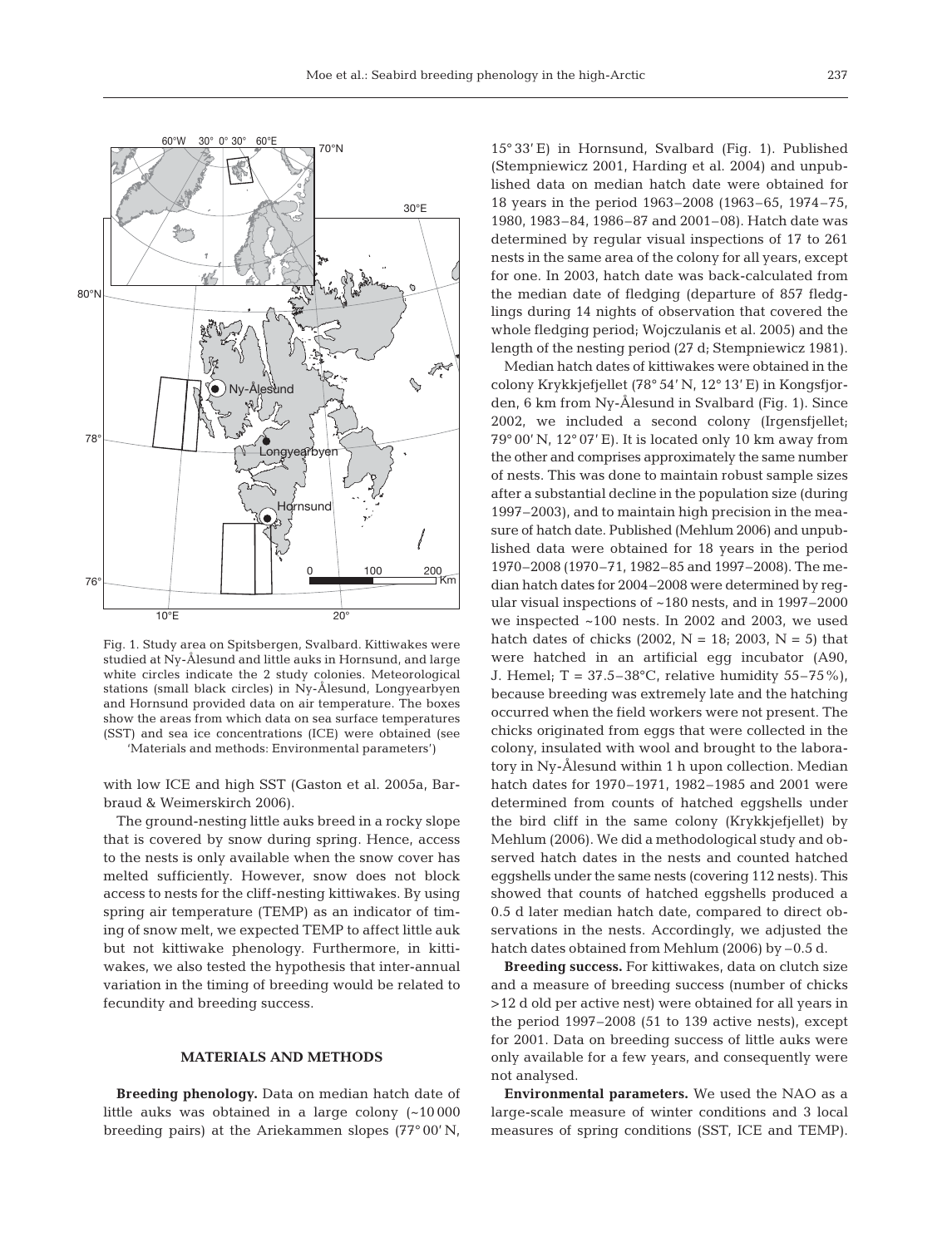Monthly NAO indices, standardised by the 1950–2000 base period monthly means and SD, were obtained from the National Oceanic and Atmospheric Administration (NOAA; www.cpc.ncep.noaa.gov) to produce a winter index  $(NAO<sub>W</sub>,$  averaged over December to March). Measures averaged for April–May were used for local spring conditions, because both kittiwakes and little auks return to the breeding grounds in Svalbard in April, and egg-laying occurs in June.

Data on TEMP (°C) were obtained from the weather stations in Ny-Ålesund and Longyearbyen (Norwegian Meteorological Institute, DNMI) and Hornsund (Polish Polar Station Hornsund; Fig. 1). Data on TEMP from Ny-Ålesund were used in the analyses of kittiwake phenology. In analyses of little auk phenology, we used data on TEMP from Hornsund for the period 1979–2007 and estimated data on TEMP for Hornsund for the period 1963–1979. By using the estimates from a linear regression, we made a reliable estimate of TEMP for Hornsund from TEMP Longyearbyen (TEMP Hornsund =  $-0.36$  [ $\pm 0.27$ ] + 0.794 [ $\pm 0.037$ ]  $\times$ TEMP Longyearbyen), because these measures were highly correlated (1979–2008, N = 30, r = 0.97, p < 0.0005). The conclusions drawn in this study did not differ if we entirely used TEMP Longyearbyen to represent TEMP Hornsund. Furthermore, we expected the timing of snow melt to influence the breeding phenology of little auks. Data on snow depth or snow cover, however, do not exist for the appropriate time scales, so we used TEMP as a proxy for the timing of snow melt.

ICE (%) was extracted with the software ArcGIS Arcinfo (9.2) from sea ice maps. DNMI has produced daily maps (1979–2008) and weekly maps (1963–1979) by manual interpretation of satellite data and *in situ* observations. Sea ice maps were unavailable for May 1964 from Hornsund. We therefore estimated ICE May from ICE April (ICE May =  $0.59 \times$  ICE April –  $0.127$ ,  $F_{1,41}$  = 25.5, p < 0.001). Maps were unavailable for April and May in 1964 and 1965 for Ny-Ålesund. The sea ice cover at the western coast of Spitsbergen typically consists of different types of drift ice, ranging from 'very close drift ice' to 'open water', with 90–100% and 0–10% ice concentrations, respectively.

Data on sea temperature at 5 m depth were used as SST (°C). These data were obtained from the Carton-Giese SODA v2.0.2-4 database (Carton & Giese 2008) via the IRI/LDEO Climate Data Library (http://iridl. ldeo.columbia.edu). The SST data from Carton-Giese SODA v2.0.2-4 covered the whole study period except for the last year. SST for 2008 was therefore estimated from SST obtained from Reyn\_Smith OIv2 (Reynolds et al. 2002) via the IRI/LDEO Climate Data Library. We simply multiplied the SST from 2007 by the 2008/2007 SST ratio from Reyn\_Smith OIv2.

We used ICE data from the 1° box bounded by 78– 79° N and 10–11°E for the kittiwakes breeding at Ny-Ålesund (Fig. 1) and by  $76-77^{\circ}$  N and  $15-16^{\circ}$  E for the little auks breeding in Hornsund (Fig. 1). The sea ice is more extensive close to the coast compared to farther west, so data from these areas are the best to reflect the sea ice conditions. We used SST data from the 2° boxes bounded by  $78-79^\circ$  N and  $8-10^\circ$  E and by  $76-77^\circ$  N and 13–15° E for the kittiwakes and the little auks, respectively (Fig. 1). We chose these boxes to cover a relatively large area that included both the shelf and the area to the west of the shelf break. From GPStracking, we know that this geographical sector correspond well to the foraging areas during the pre-breeding period for the kittiwakes breeding at Ny-Ålesund (O. Chastel unpubl. data). We do not have knowledge about the foraging grounds of the little auks during the pre-breeding period. However, the chosen area corresponds well to the foraging areas during the breeding period (Karnovsky et al. 2003).

**Statistical analyses.** Linear regressions and Pearson moment-product correlations were used to test for temporal trends in environmental factors and timing of breeding. We followed the approach by Frederiksen et al. (2004) to test how environmental variables affected breeding phenology. We entered TEMP, ICE, SST,  $NAO<sub>W</sub>$  and YEAR as predictor variables in multiple linear models where median hatch date was the response. We used diagnostic plots (QQ, residuals versus fitted, residuals versus leverage) to assess whether the data sufficiently met the assumptions of the linear model. We fitted 32 models for each species and included no interactions. The selection of the best models was based on Akaike's Information Criterion adjusted for small samples size (AIC<sub>c</sub>; Burnham & Anderson 2002). To avoid models with very limited support, we selected a redefined set of candidate models with  $\Delta AIC_c < 4$  and calculated  $AIC_c$  weights.  $AIC_c$ weight is the likelihood of the model given the data and the set of candidate models, and evidence ratios summarise this for each predictor variable. Thus,  $AIC_c$ weight and evidence ratio represent the relative importance of a model and a predictor variable, respectively. Evidence ratios >10 indicate moderately strong support (Lukacs et al. 2007, Frederiksen et al. 2008). The effect of each environmental variable on breeding phenology was estimated using model-averaged estimates that were calculated using  $AIC<sub>c</sub>$  weights according to Burnham & Anderson (2002). Hence, the effects were adjusted for model selection uncertainty.

It was important to include YEAR in these analyses, because some of the environmental variables showed a linear trend over time (Fig. 2, Table A1 in Appendix 1). Other predictor variables also correlated with each other (Table A1), so we carefully compared models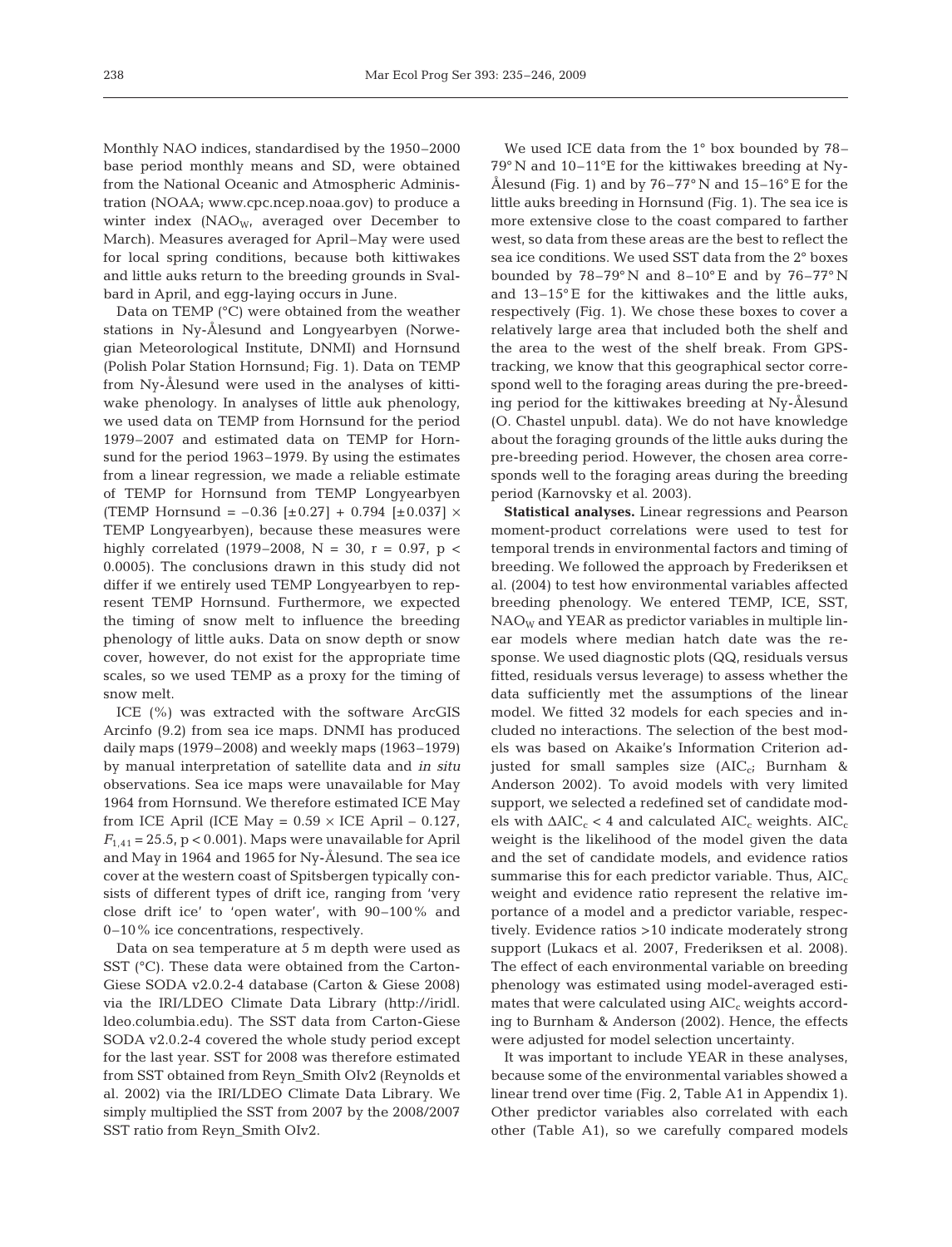

Fig 2. (A) Air temperature (TEMP), (B) sea ice concentration (ICE) and (C) sea surface temperature (SST) at  $(\bullet)$  Ny-Ålesund, (O) Hornsund and  $($ *n* $)$  Longyearbyen as a function of year. (D) North Atlantic Oscillation winter index (NAO<sub>W</sub>) as a function of year. The data on TEMP are from the periods 1963–2008, 1969–2008 and 1979–2008 from Longyearbyen, Ny-Ålesund and Hornsund, respectively. Regression lines indicate significant linear relationships. (A) TEMP Longyearbyen =  $-194.3$  ( $\pm 42.4$ ) + 0.094 ( $\pm 0.021$ ) × year; TEMP Ny-Ålesund =  $-196.6$  (±53.3) + 0.096 (±0.027)  $\times$  year; TEMP Hornsund =  $-213.3$  ( $\pm 76.2$ ) + 0.104 ( $\pm 0.038$ ) × year, (B) ICE Ny-Ålesund =  $958.8$  ( $\pm 333.7$ ) – 0.475 ( $\pm 0.168$ )  $\times$  year; ICE Hornsund = 1775.8 ( $\pm 617.4$ ) – 0.873 ( $\pm 0.310$ )  $\times$  year; (C) SST Ny-Ålesund =  $-57.8$  ( $\pm$ 18.2) + 0.031 ( $\pm$ 0.009)  $\times$  year; SST Hornsund =  $-63.1$  ( $\pm 19.0$ ) + 0.034 ( $\pm 0.010$ ) × year; (D)  $\text{NAO}_W = -50.7 \ (\pm 13.0) + 0.026 \ (\pm 0.007) \times \text{year}$ 

containing only 1 variable to those of multiple variables. The SEs of the estimates were not severely inflated when multiple variables were included in the same models, so the conclusions drawn from these analyses are not assumed to be influenced by problems related to multiple collinearity.

The analyses could potentially be affected by the fact that different methods had been used to obtain hatch dates. For kittiwakes, data from 2002 and 2003 were special because hatch dates were obtained from eggs in incubators, and because these years were extremely late and poor. For little auks, data from 2003 was special because hatch date was back-calculated from fledging dates. We therefore performed reanalyses to test how environmental variables affected breeding phenology when these years were excluded. However, the results from these reanalyses did not change the conclusions drawn from the full analyses with all years included. The statistical analyses were performed with the software R 2.6.0 (R Development Core Team 2007). The seabird and environmental data used in this study are given in Appendix 1, Table A2.

#### **RESULTS**

Spring TEMP increased in Svalbard over the study period (1963–2008), with TEMP becoming  $0.9 \ (\pm 0.2)^{\circ}C$ warmer per decade in Longyearbyen  $(F_{1,44} = 19.4, p <$ 0.001, Fig. 2A). The strongest increase in TEMP took place during the later part of this period, with an increase of  $0.47$  (± $0.18$ )°C per year from 1997 to 2008  $(F_{1,10} = 6.9, p = 0.03, Fig. 2A)$ . The increase in TEMP was similar for Hornsund and Ny-Ålesund (Fig. 2A). This trend was accompanied by a decrease in spring ICE and by an increase in spring SST. During the whole study period, the decrease in ICE was significant for Ny-Ålesund  $(F_{1,42} = 8.0, p = 0.007, Fig. 2B)$ , but not entirely for Hornsund  $(F_{1,44} = 2.3, p = 0.14, Fig. 2B)$ . During the last 30 yr, however, it was significant for both locations (1978–2008, *F*1,29 > 5.5, p < 0.02, Fig. 2B). SST increased significantly over the study period for Ny-Ålesund ( $F_{1,44}$  = 11.2, p = 0.002, Fig. 2C) and Hornsund  $(F_{1,44} = 12.1, p = 0.001, Fig. 2C)$ . The NAO<sub>W</sub> also increased significantly during the study period  $(F_{1,44} =$ 15.3, p < 0.001, Fig. 2D).

Little auks showed a significant trend for earlier breeding  $(F_{1,16} = 4.5, p = 0.05, Fig. 3)$ ; median hatch date became  $4.5$  ( $\pm 2.1$ ) d earlier over the study period. The kittiwakes showed a trend for later hatching, but it was not significant  $(F_{1,16} = 1.7, p = 0.21,$  Fig. 3). For the years with data from both species, there was no correlation between the median hatch dates of kittiwakes and little auks ( $r = 0.06$ , df = 8,  $p = 0.86$ ), indicating that the 2 species have shown different phenological responses over time.

Different environmental factors were related to the breeding phenology of little auks than kittiwakes (Tables 1 & 2). The best models were TEMP for little auks and SST+ICE for kittiwakes (Table 1), with coefficients of determination  $(R^2)$  of 0.40 and 0.30, respec-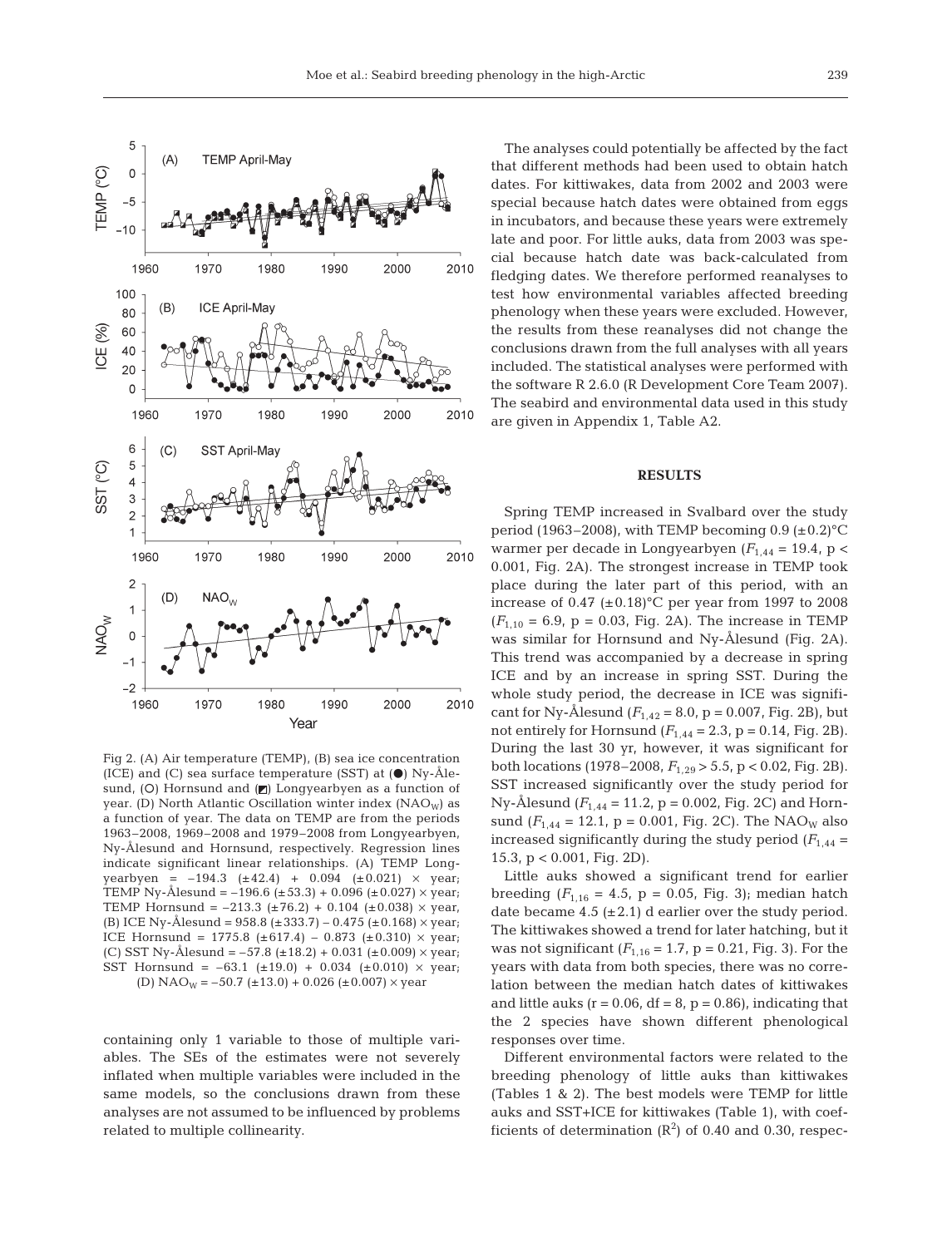

Fig 3. *Alle alle* and *Rissa tridactyla*. Median hatch dates in July of little auks (open circles) and kittiwakes (filled circles) breeding in Svalbard, as a function of year (kittiwakes, 18 yr, 1970–2008; little auks, 18 yr, 1963–2008). The regression line represents a significant linear trend for earlier breeding of little auks; hatch date =  $217.2$  ( $\pm 93.7$ ) – 0.100 ( $\pm 0.047$ )  $\times$  year

Table 1. *Alle alle* and *Rissa tridactyla*. Rank of linear models explaining breeding phenology of little auks and kittiwakes based on Akaike's Information Criterion corrected for small sample size  $(AIC_c)$ . *k* is the number of parameters, and *w* is the Akaike weight calculated from the set of models with  $\Delta AIC_c < 4$ . See 'Materials and methods: Environmental parameters' for an explanation of model parameters

|             | Rank | Model                       | k              | $\Delta AIC_c$   | W    |
|-------------|------|-----------------------------|----------------|------------------|------|
| Little auks | 1    | <b>TEMP</b>                 | 2              | 0.0              | 0.33 |
|             | 2    | TEMP, ICE                   | 3              | 0.1              | 0.31 |
|             | 3    | TEMP, SST                   | 3              | 2.6              | 0.09 |
|             | 4    | TEMP, YEAR                  | 3              | 3.3              | 0.06 |
|             | 5    | TEMP, NAO <sub>W</sub>      | 3              | 3.4              | 0.06 |
|             | 6    | TEMP, ICE, SST              | 4              | $3.5^{\circ}$    | 0.06 |
|             | 7    | TEMP, ICE, NAO <sub>W</sub> | 4              | 3.9              | 0.05 |
|             | 8    | <b>ICE</b>                  | $\overline{2}$ | 3.9              | 0.05 |
| Kittiwakes  | 1    | SST, ICE                    | 3              | 0.0              | 0.34 |
|             | 2    | SST, ICE, YEAR              | 4              | 1.9              | 0.13 |
|             | 3    | SST, YEAR                   | 3              | $2.2\phantom{0}$ | 0.11 |
|             | 4    | intercept only              | 1              | 2.3              | 0.11 |
|             | 5    | <b>SST</b>                  | 2              | 2.7              | 0.09 |
|             | 6    | YEAR                        | $\overline{2}$ | 3.3              | 0.06 |
|             | 7    | YEAR, NAO <sub>W</sub>      | 3              | 3.6              | 0.06 |
|             | 8    | SST, ICE, $NAO_W$           | 4              | 3.9              | 0.05 |
|             | 9    | SST, ICE, TEMP              | 4              | 3.9              | 0.05 |

tively. TEMP was the best predictor of little auk phenology, while SST was the best predictor of kittiwake phenology (Tables 1 & 2). High TEMP was associated with early breeding of little auks, while high SST was associated with early breeding of kittiwakes (Table 2). For little auks, TEMP had an evidence ratio that indicated moderately strong support relative to the other predictor variables (Table 2), and the confidence inter-

Table 2. *Alle alle* and *Rissa tridactyla*. Effects of environmental variables on breeding phenology of little auks and kittiwakes. Effects are model-averaged slope estimates derived from the models in Table 1. Variables are ranked according to the evidence ratio (ER), which reflects their relative importance. Shown are unconditional SEs and 95% confidence intervals. ER was calculated as the summed Akaike weights of all models including the variable divided by the summed weight of models not including the variable. ER > 10 indicates moderate to strong support. Units are °C for TEMP and SST and % for ICE. See 'Materials and methods: Environmental parameters' for an explanation of model parameters

| Variable         | Effect   | SЕ    | 95 % CI         | ER   |
|------------------|----------|-------|-----------------|------|
| Little auks      |          |       |                 |      |
| <b>TEMP</b>      | $-1.02$  | 0.45  | $-1.89 - 0.14$  | 19.0 |
| <b>ICE</b>       | 0.04     | 0.06  | $-0.07, 0.16$   | 0.9  |
| <b>SST</b>       | $-0.09$  | 0.22  | $-0.51, 0.34$   | 0.2  |
| NAO <sub>W</sub> | 0.02     | 0.14  | $-0.26, 0.30$   | 0.1  |
| YEAR             | $-0.001$ | 0.005 | $-0.010, 0.008$ | 0.1  |
| Kittiwakes       |          |       |                 |      |
|                  |          |       |                 |      |
| <b>SST</b>       | $-3.54$  | 2.66  | $-8.75, 1.67$   | 3.3  |
| ICE.             | $-0.13$  | 0.14  | $-0.39, 0.14$   | 1.3  |
| YEAR             | 0.05     | 0.08  | $-0.11, 0.22$   | 0.6  |
| NAO <sub>W</sub> | $-0.20$  | 0.57  | $-1.33, 0.92$   | 0.1  |
| <b>TEMP</b>      | $-0.003$ | 0.032 | $-0.066, 0.060$ | 0.1  |
|                  |          |       |                 |      |

val of the model-averaged slope estimate did not overlap with 0 (Table 2). Hence, TEMP seemed to have an important negative relationship with breeding phenology of little auks. For kittiwakes, however, the modelaveraged slope estimate for SST overlapped slightly with 0 and the evidence ratio was relatively low (Table 2), and we cannot conclude firmly about the effect or the relative importance of the variable.

Although ranked second best, ICE had low relative variable importance, and the effects were highly uncertain (Table 2). Furthermore,  $NAO_W$  and YEAR had the lowest evidence ratios, and the model-averaged slope estimates were very close to 0 (Table 2). Notably, the significant correlation between YEAR and little auk phenology (Fig. 3) disappeared when TEMP was included in the models (Table 2). Hence, it seems likely that the trend for increased spring TEMP (Fig. 2) has caused the trend for earlier breeding of little auks (Fig. 3).

In kittiwakes, clutch size  $(r = -0.84, df = 9, p = 0.001,$ Fig. 4) and breeding success  $(r = -0.80, df = 9, p = 0.003,$ Fig. 4) were negatively correlated to median hatch dates. When breeding success was calculated as the number of chicks per egg laid, instead of the number of chicks per active nest, the negative correlation with phenology was still significant ( $r = -0.83$ , df = 9,  $p = 0.001$ ). Thus, late breeding was associated with low clutch size and poor breeding success (Fig. 4). These relationships, however, were strongly driven by the 2 extremely late years, i.e. 2002 and 2003, and the correlations were not significant when these years were excluded.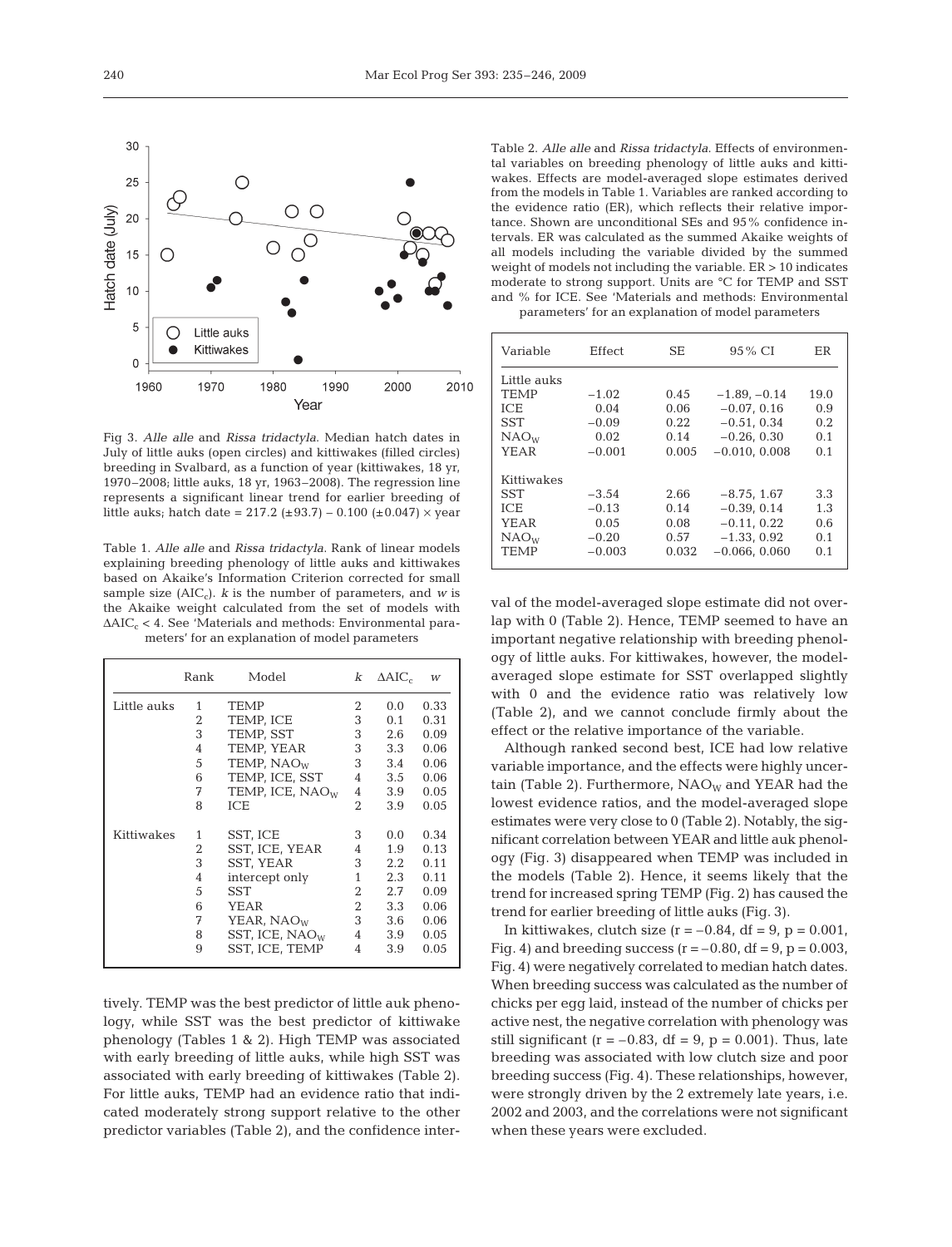

Fig. 4. *Rissa tridactyla*. Mean annual clutch size (filled triangles) and breeding success (number of chicks >12 d old per active nest; open triangles) of kittiwakes in relation to median hatch date (in July) during the breeding seasons 1997–2008  $(N = 11$ , no data on clutch size or breeding success in 2001). Regression lines indicate significant linear relationships

## **DISCUSSION**

The main findings of this study were that (1) median hatch date of little auks advanced during the study period, while hatch dates of kittiwakes tended to become later (albeit not significantly); (2) spring TEMP was a strong environmental predictor of little auk phenology, while spring SST tended to be an important environmental predictor of kittiwake phenology; and (3) clutch size and breeding success of kittiwakes was negatively related to the timing of breeding. Kittiwakes and little auks thus showed some different phenological responses.

#### **Temporal trends in the timing of breeding**

To our knowledge, this is the first little auk study with long-term phenology data and, consequently, the first to detect a trend for earlier breeding. The timing of

breeding advanced by 4.5 d during 1963–2008. Another alcid species, Brünnich's guillemot, advanced breeding by 5 d during 1988–2007 in the Canadian low-Arctic but showed no trend in the high-Arctic (Gaston et al. 2005a, 2009). The trend for later breeding of kittiwakes, although not significant, is in accordance with trends for later breeding of British kittiwake populations (Frederiksen et al. 2004, Wanless et al. 2009). The finding that kittiwakes and little auks showed different

phenological responses adds to a diverse picture of seabird phenology in polar and temperate regions. Studies have reported trends for earlier (*Catharacta maccormicki*, *Fratercula cirrhata*, *Sterna paradisaea*, *Uria lomvia)* and later breeding (*Daption capense*, *Fulmarus glacialis*, *Pygoscelis adeliae*, *Rissa tridactyla*, *U. aalge*), as well as no detectable trends (*Aptenodytes forsteri*, *Fratercula arctica*, *Fulmarus glacialis, Pagodroma nivea*, *Ptychoramphus aleuticus*, *U. aalge, U. lomvia*; e.g. Gjerdrum et al. 2003, Abraham & Sydeman 2004, Durant et al. 2004, Frederiksen et al. 2004, Gaston et al. 2005a, 2009, Barbraud & Weimerskirch 2006, Møller et al. 2006, Wanless et al. 2008, 2009, Reed et al. 2009). This diverse pattern may indicate that the phenology of specific seabird species is regulated by different environmental factors (e.g. Frederiksen et al. 2004, Barbraud & Weimerskirch 2006), or that climate has changed in different degrees or directions in different parts of the world (e.g. Vaughan et al. 2001). Hornsund and Ny-Ålesund are located relatively close (Fig. 1) and are strongly correlated environments (Table 3, Fig. 2), and it is not likely that the different trends are caused by climate change having acted differently on Hornsund and Ny-Ålesund. Rather, we think that the different ecologies of the 2 species have created the different phenological responses.

#### **Environmental predictors of seabird phenology**

TEMP and SST in combination with ICE were the highest ranked models explaining little auk and kittiwake phenology, respectively (Table 1), and TEMP and SST were the variables with the highest relative importance (Table 2). Conditional on the candidate models and the data, this suggests that local environmental factors during spring are the most important predictors of timing of breeding in these 2 high-Arctic populations. Indeed, we think spring TEMP is strongly linked to the timing of snow melt and to the time when ground-nesting little auks can have access to snow-

Table 3. Mean and SE of environmental variables (TEMP, SST and ICE) of Ny-Ålesund and Hornsund in April–May of the periods 1963–2008 (SST and ICE) and 1979–2008 (TEMP). Shown are the correlations of the environmental variables between the 2 locations and a comparison of the means (paired *t*-test). The difference in SST between the locations was reversed if data on SST were obtained closer to the coast

|         |             |                  | Ny-Ålesund Hornsund |  |  | Correlation |                              | Paired t-test  |             |  |
|---------|-------------|------------------|---------------------|--|--|-------------|------------------------------|----------------|-------------|--|
|         | Mean SE     |                  | Mean SE             |  |  | N r         | <sub>n</sub>                 |                |             |  |
| TEMP    | $-6.5$ 0.43 |                  | $-5.7$ 0.37         |  |  |             | $30 \quad 0.84 \quad < 0.01$ |                | $-2.3$ 0.03 |  |
| l SST   |             | $2.9 \quad 0.13$ | $3.2 \quad 0.14$    |  |  |             | $46 \quad 0.71 \quad < 0.01$ |                | $-2.4$ 0.02 |  |
| l ice - | 15.4 2.31   |                  | $35.6$ 2.42         |  |  |             | $44 \quad 0.70 \quad 0.01$   | $-10.5 < 0.01$ |             |  |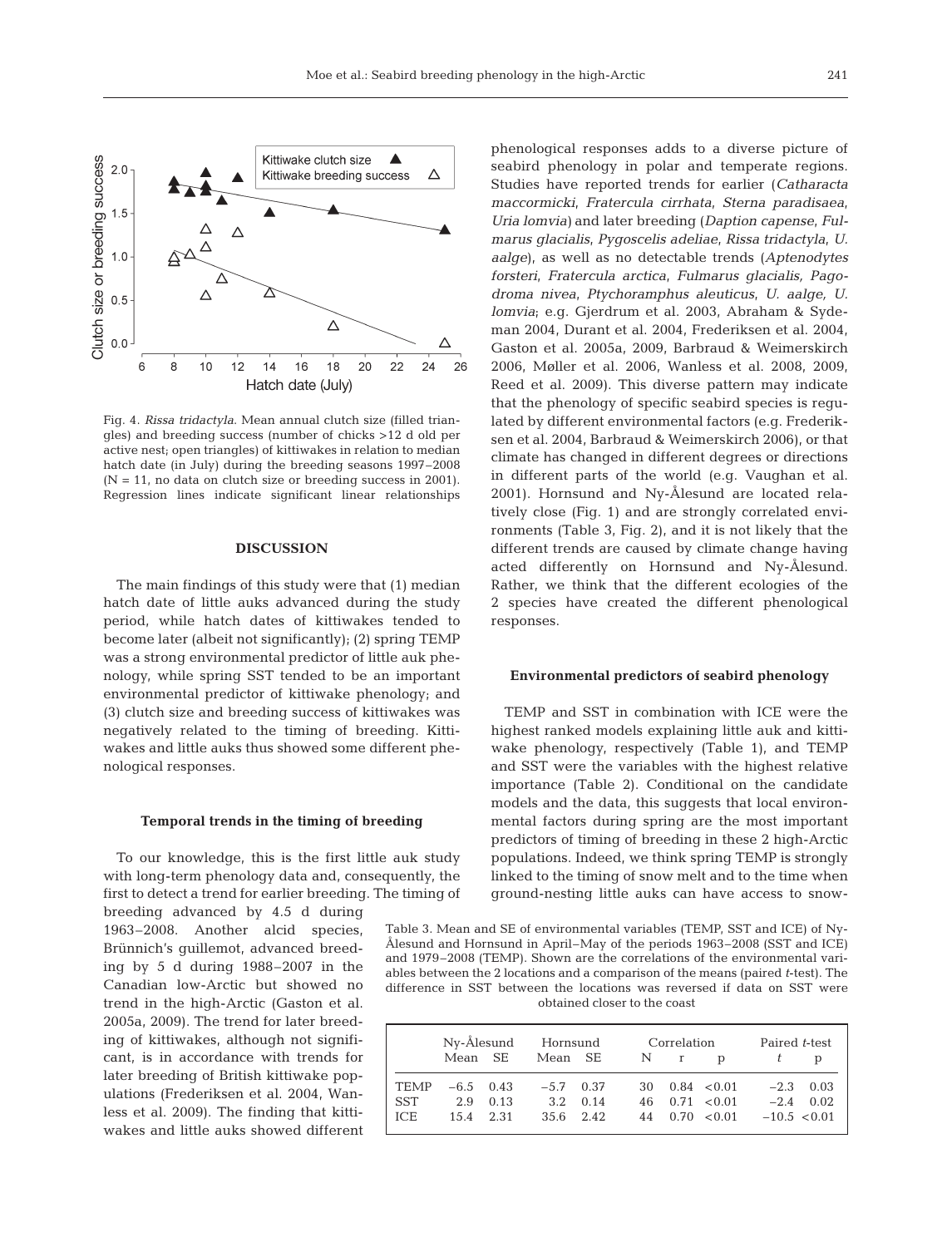free nest sites in the rock debris colony slope. Unfortunately, we do not have appropriate data on snow cover, but behavioural observations and temperature measurements at Hornsund in 2006 strengthen this interpretation. The little auk colony was constantly occupied by birds in the colony only after the ground temperature and the nest temperature were permanently above 0°C (Fig. 5). The little auks then occupied nests as soon as the snow cover melted sufficiently to allow access to the nests. Therefore, the timing of egglaying seemed to be strongly determined by temperature and snow melt in the colony (Fig. 5), consistent with a study on ground-nesting auklets (*Aethia pusilia, A. cristatella, Cyclorrhynchus psittacula)* in Alaska (Sealy 1975). Effects of spring snow cover and TEMP on phenology have also been reported in other groundnesting bird species in the high-Arctic, such as waders (*Calidris alba, C. alpina, Arenaria interpres*; Meltofte et al. 2007), greater snow geese *Chen caerulescens atlantica* (Bêty et al. 2003, Dickey et al. 2008) and pinkfooted geese *Anser brachyrhynchus* (Madsen et al. 2007). In addition to effects via snow cover, temperature could also directly impose energetic constraints on little auk phenology. Temperatures are often below the



Fig. 5. *Alle alle*. Temperature (°C) in little auk nests (solid line), underground locations in the colony slope (broken line) and ground (measured ~20 cm above flat tundra; thick solid line) as a function of date in 2006. 'Irregular presence' means that the colony attendance alternated between periods without any birds and periods with many birds in the colony. 'Permanent presence' means that the colony was constantly attended by little auks. The arrow indicates median egg-laying date in 2006, and the box indicates the egg-laying period. Ground temperature was measured 3 times  $d^{-1}$ . Temperature was measured every hour in 3 nests and 4 underground locations, and this graph presents the hourly means for these 3 nests and 4 underground locations, respectively. Temperature loggers in the 3 nests were removed on 4 June, i.e. before egg laying occurred

thermoneutral zone (TNZ) when they lay eggs (TNZ >4.5°C, Gabrielsen et al. 1991), and costs of egg production and incubation are elevated under such conditions (Stevenson & Bryant 2000).

SST correlated negatively to kittiwake phenology, but we cannot conclude firmly that SST had an effect, because the confidence intervals of the modelaveraged slope estimate slightly overlapped with 0 (Table 2). This is in accordance with studies of kittiwakes (Frederiksen et al. 2004) and tufted puffins *Fratercula cirrhata* (Gjerdrum et al. 2003) at lower latitudes. Those studies reported significant negative correlations with local SST, but they disappeared when a longer time series was analysed for the kittiwakes (Frederiksen et al. 2004, Wanless et al. 2009) and when all years were included in the tufted puffin data (Gjerdrum et al. 2003). Wanless et al. (2009) reported longterm phenology data for British seabirds, and SST did not correlate significantly to phenology of any of the 11 investigated species. Hence, the effect of SST on seabird phenology seems weak or unclear.

Studies from the Arctic and the Antarctic have shown that seabirds breed later in years with more sea ice or a longer sea ice season (Gaston et al. 2005a,b, Barbraud & Weimerskirch 2006). Extensive ICE could force arctic seabirds to forage in more distant waters and make early breeding energetically expensive, and late disappearance of sea ice and development of the polar marine food web could delay the optimal timing of breeding (Moline et al. 2008). However, we did not detect a clear effect of ICE on phenology, as the signs of the model-average slope estimates differed between kittiwakes and little auks and the confidence intervals considerably overlapped with 0 (Table 2). This result is somewhat unexpected, especially for little auks breeding at Hornsund, because the sea ice cover can be rather extensive in this area (Fig. 2B, Table 3).

We used  $NAO<sub>W</sub>$  as a large-scale proxy for winter conditions, and detected no effect on phenology (Fig. 2). However, we cannot rule out the possibility that kittiwakes breeding in the high-Arctic assess their winter conditions to adjust the timing of breeding, as reported for kittiwakes, common guillemots *Uria aalge*, Atlantic puffins *Fratercula arctica* and razorbills *Alca torda* breeding in Great Britain (Frederiksen et al. 2004, Wanless et al. 2009). Kittiwakes and little auks are likely to disperse over a large area in the North Atlantic during winter, and the evidence for wintering close to Greenland is sparse (Bakken et al. 2003). Because the correlation between NAO and local climate (e.g. SST) is highly spatially variable, it is not clear how well  $NAO<sub>W</sub>$  captures the winter conditions of kittiwakes and little auks.

Our phenological time series covered substantial time periods (1963–2008, 1970–2008, Fig. 3). However,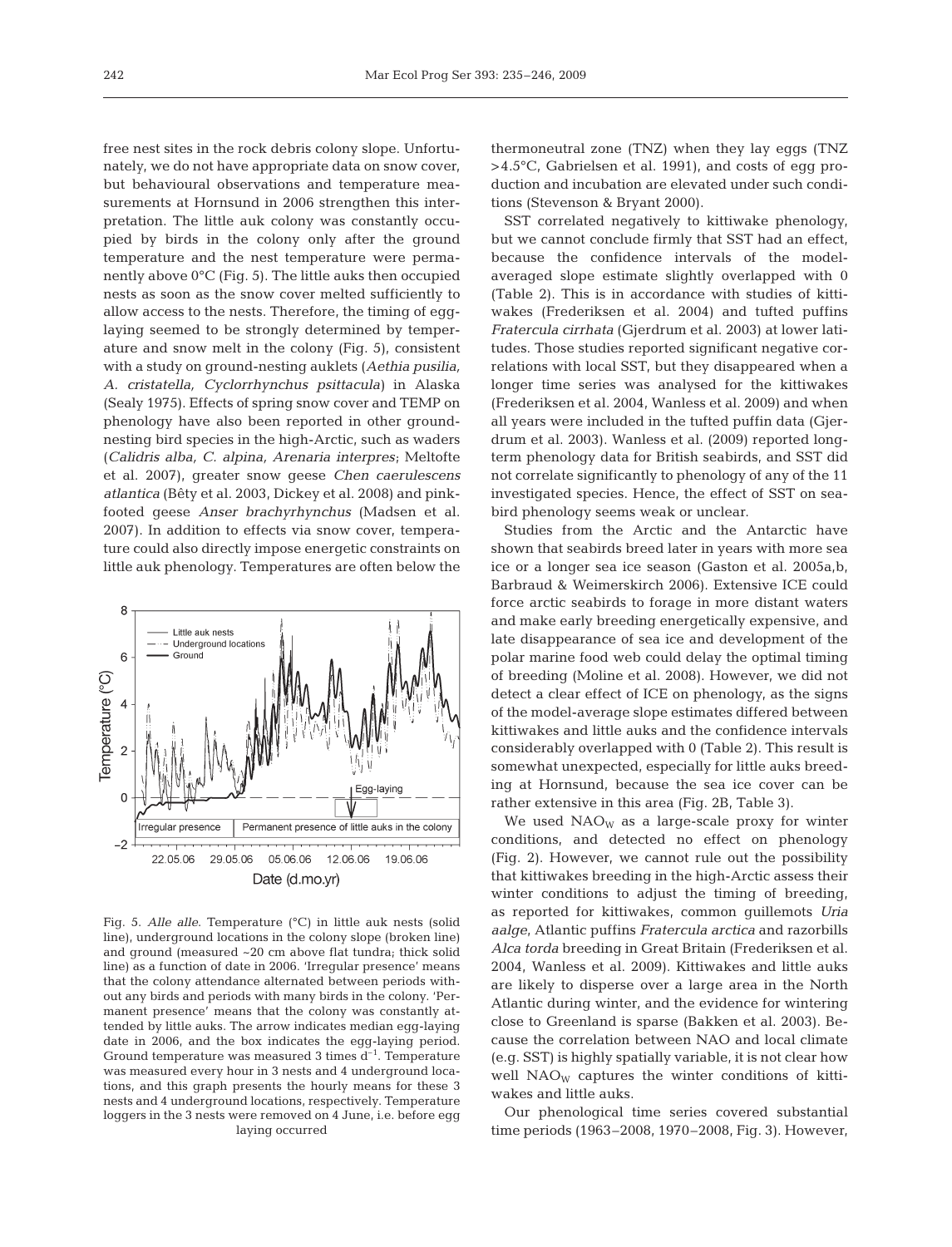data were not available for all the years within these periods, and the time series had some substantial gaps (Fig. 3). Complete time series would have provided (1) better precision in the descriptions of the temporal trends in the timing of breeding and (2) more statistical power to detect potential relationships between environmental factors and timing.

It is not clear whether kittiwakes and little auks use the environmental cues in optimal decisions on when to initiate breeding. We have no data on phenology of the main prey items of little auks and kittiwakes (copepods versus fish/amphipods/krill). Therefore, we are consequently unable to test whether specific environmental variables are reliable predictors of marine prey phenology (Visser & Both 2005). We do not think TEMP is a direct predictor of marine prey phenology. SST and ICE could be such predictors through their effects on the timing of spring bloom and phenology of phytoplankton and zooplankton (Edwards & Richardson 2004, Scott et al. 2006, Moline et al. 2008). Alternatively, the ability of kittiwakes and little auks to initiate breeding could be constrained by food availability, because they rely on food acquired at the breeding grounds for investment in their eggs. Reed et al. (2009) reported that fish abundance affected phenology of common guillemots in California, but appropriate data to test this for our populations do not exist. Thus, our results are not conclusive on whether breeding phenology is regulated by optimal decisions or constrained by food availability.

#### **Breeding success and phenology**

Kittiwake clutch size and breeding success were significantly negatively related to the timing of breeding (Fig. 4), indicating poor investment and poor food availability in years with very late breeding. The same relationship has been found for other Arctic kittiwake populations in Alaska (Murphy et al. 1991) and Canada (Gaston et al. 2005b), but not at lower latitudes in Scotland (Frederiksen et al. 2004). The Arctic summer is very short, so this relationship could indicate that a late peak in food availability is associated with a very short peak or a very low peak in food availability, and that the low breeding success achieved in the late years is the best possible in these years. However, we do not know how well kittiwakes are able to match the peak in food availability.

## **CONCLUSIONS AND FUTURE CONSIDERATIONS**

The spring climate is currently undergoing big changes in this part of Svalbard. The increase in air temperature and SST and the decrease in sea ice concentration are consistent with rapidly advancing spring and timing of snow melt in Greenland (Høye et al. 2007). Thus, further advancements in the timing of breeding could be expected for little auks and other ground-nesting high-Arctic species. A possible consequence of an earlier snow melt is the opening of new breeding grounds at the limits of the species' range (Jensen et al. 2008), with a displacement of the population towards the colder areas (e.g. Gaston et al. 2005a, Stempniewicz et al. 2007). Although SST tended to have some importance, it is not sufficiently clear how kittiwake phenology is affected by environmental factors to make sound future predictions.

We investigated seabird phenology in the high-Arctic in relation to environmental factors. Local environmental factors during spring seem to be stronger predictors than winter conditions, but it is unclear how well the considered variable  $(NAO<sub>W</sub>)$  captures the winter conditions. It remains to be investigated whether specific environmental variables are reliable predictors of marine prey phenology, whether the initiation of breeding is constrained by food availability, and how well seabirds are able to match the peak in food availability in the high-Arctic. Since phenology, abundance and composition of marine prey species may change as climate changes (Edwards & Richardson 2004, Wassmann et al. 2006), this is important for understanding the fitness consequences of future climate change.

*Acknowledgements.* Permission to do field work was granted by the Governor of Svalbard. We thank all field workers and the staff at the Polish Polar Station in Hornsund (Institute of Geophysics, Polish Academy of Science), Sverdrup Station (Norwegian Polar Institute) and Rabot Station (Institut Paul-Emile Victor) in Ny-Ålesund. We thank D. Puczko for preparation of meteorological data from Hornsund and C. Barbraud, I. Herfindal, H. Sandvik and BJ. Bårdsen for comments on the manuscript. M. Frederiksen and 3 anonymous referees provided constructive comments that improved this manuscript. C.B., B.M., B.R., J.W. and G.W.G. were supported by the Norwegian Research Council and by 'Arktisstipend'. L.S., D.J. and K.W. were supported by the Polish Ministry of Science and Higher Education. O.C. and F.A. were supported by the Institut Paul-Emile Victor and by CNRS/Région Poitou-Charentes. N.K. was supported by the National Science Foundation.

### LITERATURE CITED

- ▶ Abraham CL, Sydeman WJ (2004) Ocean climate, euphausiids and auklet nesting: inter-annual trends and variation in phenology, diet and growth of a planktivorous seabird, *Ptychoramphus aleuticus*. Mar Ecol Prog Ser 274:235–250
	- Bakken V, Runde O, Tjørve E (2003) Norsk ringmerkingsatlas, Vol 1. Stavanger Museum, Stavanger
- ▶ Barbraud C, Weimerskirch H (2006) Antarctic birds breed later in response to climate change. Proc Natl Acad Sci USA 103:6248–6251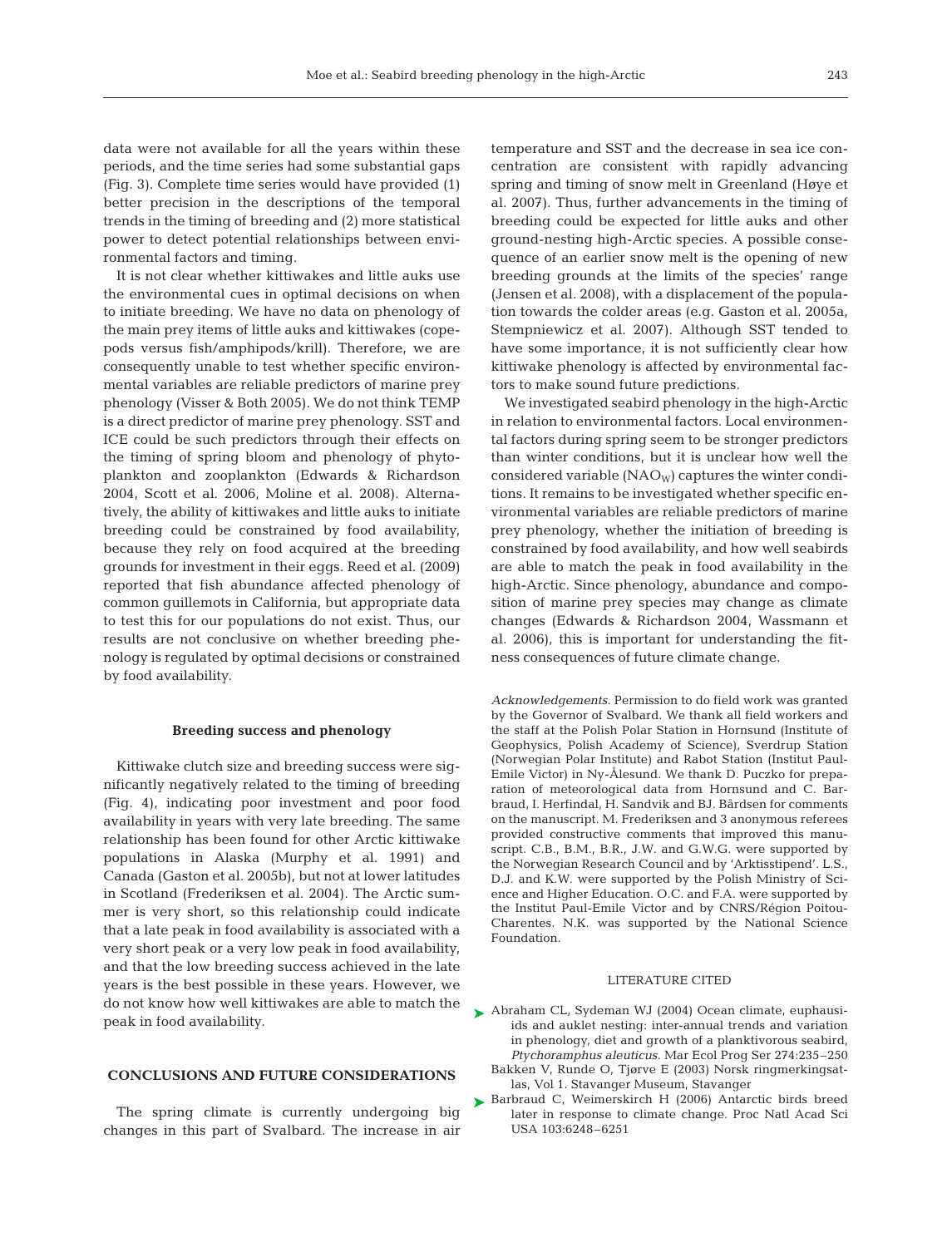- ► Bêty J, Gauthier G, Giroux JF (2003) Body condition, migration, and timing or reproduction in snow geese: a test of Nat 162:110–121
	- Burnham KP, Anderson DR (2002) Model selection and multimodel inference. A practical information-theoretic approach. Springer-Verlag, Heidelberg
- ► Carton JA, Giese BS (2008) SODA: a reanalysis of ocean climate. Mon Weather Rev 136:2999–3017
- ► Cushing DH (1990) Plankton production and year class strength in fish populations — an update of the match-mismatch hypothesis. Adv Mar Biol 26:249–293
- ► Dickey MH, Gauthier G, Cadieux MC (2008) Climatic effects on the breeding phenology and reproductive success of an arctic-nesting goose species. Glob Change Biol 14: 1973–1985
	- Drent RH, Daan S (1980) The prudent parent: energetic adjustments in avian breeding. Ardea 68:225–252
- ► Dunn P (2004) Breeding dates and reproductive performance. Adv Ecol Res 35:69–87
- ► Durant JM, Anker-Nilssen T, Hjermann DØ, Stenseth NC (2004) Regime shifts in the breeding of an Atlantic puffin population. Ecol Lett 7:388–394
- ▶ Durant JM, Hjermann DØ, Anker-Nilssen T, Beaugrand G, Mysterud A, Pettorelli N, Stenseth NC (2005) Timing and abundance as key mechanisms affecting trophic interactions in variable environments. Ecol Lett 8:952–958
- ► Edwards M, Richardson AJ (2004) Impact of climate change on marine pelagic phenology and trophic mismatch. Nature 430:881–884
- ▶ Frederiksen M, Harris MP, Daunt F, Rothery P, Wanless S (2004) Scale-dependent climate signals drive breeding phenology of three seabird species. Glob Change Biol 10: 1214–1221
- ► Frederiksen M, Jensen M, Daunt F, Mavor RA, Wanless S (2008) Differential effects of a local industrial sand lance fishery on seabird breeding performance. Ecol Appl 18: 701–710
	- Gabrielsen GW, Taylor JRE, Konarzewski M, Mehlum F (1991) Field and laboratory metabolism and thermoregulation in dovekies (*Alle alle)*. Auk 108:71–78
	- populations in northern Hudson Bay since 1981, as determined from the diet of nestling thick-billed murres *Uria lomvia*. Arctic 56:227–233
- ► Gaston AJ, Gilchrist HG, Hipfner JM (2005a) Climate change, ice conditions and reproduction in an Arctic nesting marine bird: Brünnich's guillemot (*Uria lomvia* L.). J Anim Ecol 74:832–841
- ► Gaston AJ, Gilchrist HG, Mallory ML (2005b) Variation in ice conditions has strong effects on the breeding of marine birds at Prince Leopold Island, Nunavut. Ecography 28: 331–344
- ▶ Gaston AJ, Gilchrist HG, Mallory ML, Smith PA (2009) Changes in seasonal events, peak food availability, and consequent breeding adjustment in a marine bird: a case of progressive mismatching. Condor 111:111–119
- ► Gjerdrum C, Vallee AMJ, St Clair CC, Betram DF, Ryder JL, Blackburn GS (2003) Tufted puffin reproduction reveals ocean climate variability. Proc Natl Acad Sci USA 100: 9377–9382
	- Gwinner E 1986. Circannual rhythms: endogenous annual clocks in the organization of seasonal processes. Springer, Berlin
- ► Harding AMA, Van Pelt TI, Lifjeld JT, Mehlum F (2004) Sex differences in little auk *Alle alle* parental care: transition from biparental to paternal-only care. Ibis 146:642–651
- ► Hop H, Pearson T, Hegseth EN, Kovacs KM and others (2002)

The marine ecosystem of Kongsfjorden. Polar Res 21: 167–208

- the condition-dependent model of optimal clutch size. Am  $\longrightarrow$  Høye TT, Post E, Meltofte H, Schmidt NM, Forchhammer MC (2007) Rapid advancement of spring in the High Arctic. Curr Biol 17:R449–R451
	- IPCC (2007) Climate change 2007: the physical science basis. Summary for policy makers. Contribution of Working Group I to the Fourth Assessment Report of the Inter-governmental Panel on Climate Change. Cambridge University Press, Cambridge
	- Jensen RA, Madsen J, O'Connell M, Wisz MS, Tommervik H, Mehlum F (2008) Prediction of the distribution of Arcticnesting pink-footed geese under a warmer climate scenario. Glob Change Biol 14:1–10
	- ► Karnovsky NJ, Hunt GL Jr (2002) Estimation of carbon flux to dovekies (*Alle alle)* in the North Water. Deep-Sea Res II 49:5117–5130
	- ▶ Karnovsky NJ, Kwaśniewski S, Węsławski JM, Walkusz W, Beszczyńska-Möller A (2003) Foraging behavior of little auks in a heterogeneous environment. Mar Ecol Prog Ser 253:289–303
	- ► Karnovsky NJ, Hobson KA, Iverson S, Hunt GL Jr (2008) Seasonal changes in diets of seabirds in the North Water Polynya: a multiple-indicator approach. Mar Ecol Prog Ser 357:291–299
		- Kattsov VM, Källén E, Howard C, Christensen J and others (2005) Future climate change: modelling and scenarios for the Arctic. In: Symon C, Arris L, Heal B (eds) Arctic climate impact assessment. Cambridge University Press, Cambridge, p 99–150
	- ► Lukacs PM, Thompson WL, Kendall WL, Gould WR, Doherty PF, Burnham KP, Anderson DR (2007) Concern regarding a call for pluralism of information theory and hypothesis testing. J Appl Ecol 44:456–460
	- ► Madsen J, Tamstorf M, Klaassen M, Eide N and others (2007) Effects of snow cover on the timing and success of reproduction in high-Arctic pink-footed geese *Anser brachyrhynchus*. Polar Biol 30:1363–1372
		- Mehlum F (2006) Co-variation between climate signals and breeding phenology of high-arctic breeding kittiwakes (*Rissa tridactyla)*. Mem Natl Inst Pol Res 59:29–37
- Gaston AJ, Woo K, Hipfner JM (2003) Trends in forage fish  $\triangleright$  Meltofte H, Høye TT, Schmidt NM, Forchhammer MC (2007) Differences in food abundance cause inter-annual variation in the breeding phenology of High Arctic waders. Polar Biol 30:601–606
	- ► Moline MA, Karnovsky NJ, Brown Z, Divoky GJ and others (2008) High latitude changes in ice dynamics and their impact on polar marine ecosystems. Ann NY Acad Sci 1134:267–319
	- Møller AP, Flensted-Jensen E, Mardal W (2006) Rapidly ➤ advancing laying date in a seabird and the changing advantage of early reproduction. J Anim Ecol 75: 657–665
	- ► Murphy EC, Springer AM, Roseneau DG (1991) High annual variability in reproductive success of kittiwakes (*Rissa tridactyla* L.) at a colony in western Alaska. J Anim Ecol 60: 515–534
	- ▶ Parmesan C, Yohe G (2003) A globally coherent fingerprint of climate change impacts across natural systems. Nature 421: 37–42
		- R Development Core Team (2007) R: a language and environment for statistical computing. R Foundation for Statistical Computing, Vienna
	- ▶ Reed TE, Warzybok P, Wilson AJ, Bradley RW, Wanless S, Sydeman WJ (2009) Timing is everything: flexible phenology and shifting selection in a colonial seabird. J Anim Ecol 78:376–387
	- ▶ Reynolds RW, Rayner NA, Smith TM, Stokes DC, Wang WQ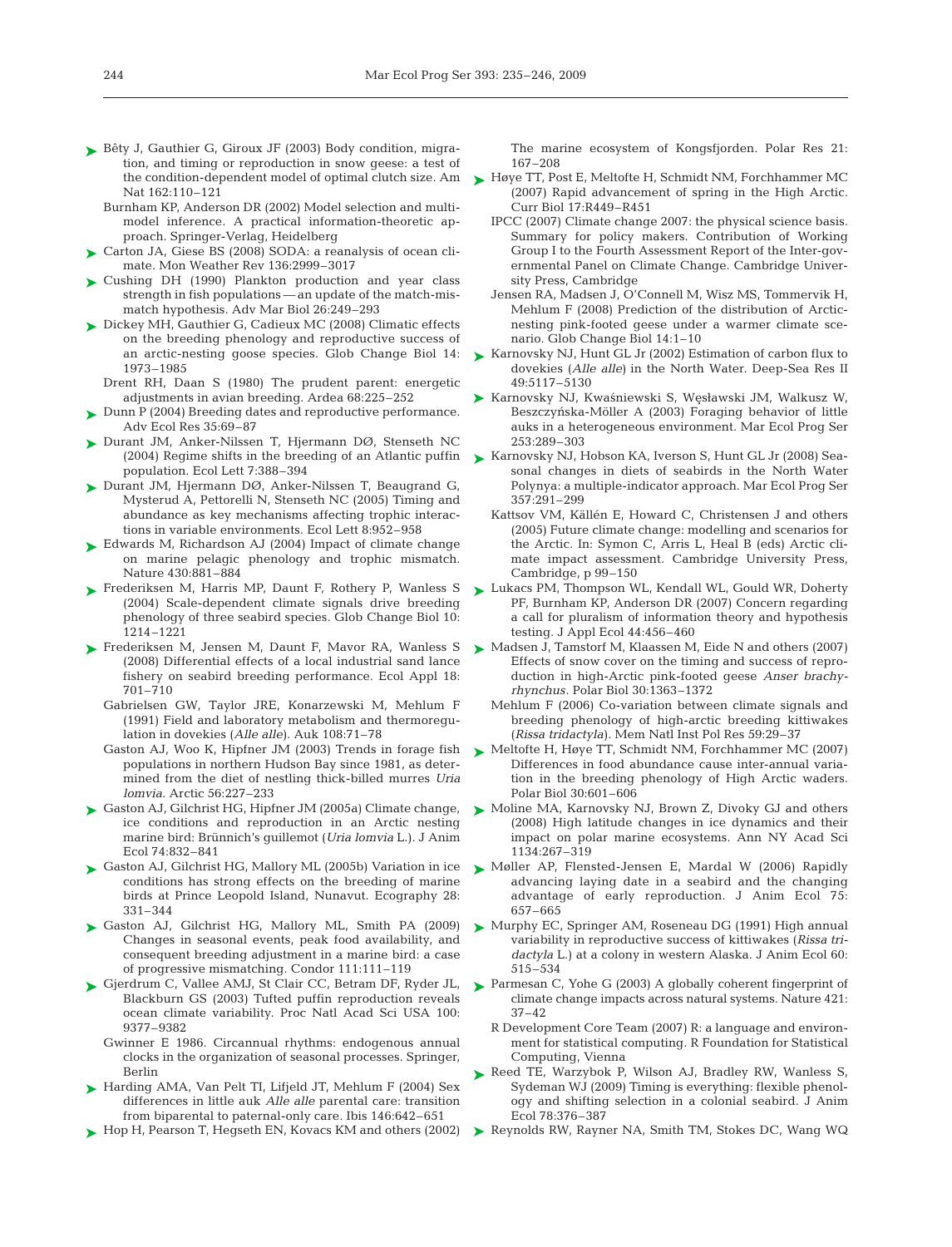climate. J Clim 15:1609–1625

- ► Root TL, Hall KR, Schreider SH, Rosenzweig C, Pounds JA (2003) Fingerprints of global warming on wild animals and plants. Nature 421:57–60
	- Scott BE, Sharples J, Wanless S, Ross ON, Frederiksen M, Daunt F (2006) The use of biologically meaningful oceanographic indices to separate the effects of climate and fisheries on seabird breeding success. In: Boyd I, Wanless S, Camphusyen CJ (eds) Top predators in marine ecosystems: their role in monitoring and management. Cambridge University Press, Cambridge, p 46–62
	- Sealy SG (1975) Influence of snow on egg-laying in auklets. Auk 92:528–538
- ► Serreze MC, Holland MM, Stroeve J (2007) Perspectives on the Arctic's shrinking sea-ice cover. Science 315:1533–1536
	- Stempniewicz L (1981) Breeding biology of the little auk (*Plautus alle)* in the Hornsund region, SW Spitsbergen. Acta Ornithol 18:141–165
	- Stempniewicz L (2001) Little auk *Alle alle.* BWP update. J Birds Western Palearctic 3:175–201
- ► Stempniewicz L, Blachowlak-Samolyk K, Weslawski JM (2007) Impact of climate change on zooplankton communities, seabird populations and Arctic terrestrial ecosystem — a scenario. Deep-Sea Res II 54:2934–2945
- ► Stenseth NC, Mysterud A, Ottersen G, Hurrell JW, Chan KS, Lima M (2002) Ecological effects of climate fluctuations. Science 297:1292–1296
- (2002) An improved in situ and satellite SST analysis for Stevenson IR, Bryant DM (2000) Climate change and con-➤ straints on breeding. Nature 406:366–367
	- ► Vaughan DG, Marshall GJ, Connolley WM, King JC, Mulvaney R (2001) Climate change — devil in the detail. Science 293:1777–1779
	- ► Visser M, Both C (2005) Shifts in phenology due to global climate change: the need for a yardstick. Proc R Soc Lond B Biol Sci 272:2561–2569
	- ► Walther GR, Post E, Convey P, Menzel A and others (2002) Ecological responses to recent climate change. Nature 416:389–395
	- ► Wanless S, Harris MP, Lewis S, Frederiksen M, Murray S (2008) Later breeding in northern gannets in the eastern Atlantic. Mar Ecol Prog Ser 370:263–269
		- Wanless S, Frederiksen M, Walton J, Harris MP (2009) Longterm changes in breeding phenology at two seabird colonies in the western North Sea. Ibis 151:274–285
	- ► Wassmann P, Reigstad M, Haug T, Rudels B and others (2006) Food webs and carbon flux in the Barents Sea. Prog Oceanogr 71:232–287
		- Wingfield JC (1983) Environmental and endocrine control of avian reproduction: an ecological approach. In: Mikami S, Wada M (eds) Avian endocrinology: environmental and ecological aspects. Japan Science Society Press, Tokyo, and Springer-Verlag, Berlin, p 205–288
	- Wojczulanis K, Jakubas D, Stempniewicz L (2005) Changes in ➤the glaucous gull predatory pressure on little auks in southwest Spitsbergen. Waterbirds 28:430–435

#### **Appendix 1.** Data used in models of phenology for little auks *Alle alle* and black-legged kittiwakes *Rissa tridactyla* and of climate change in Svalbard

Table A1. *Rissa tridactyla* and *Alle alle.* Correlation matrix of predictor variables used in the linear models analysing hatch date in relation to environmental variables (Table 1). Pearson's product moment correlations are presented with p-values in parentheses. See 'Materials and methods: Environmental parameters' for an explanation of model parameters

|                                            |                                                      | <b>YEAR</b>                                              | NAO <sub>W</sub>                           | <b>TEMP</b>                 | <b>SST</b>    |
|--------------------------------------------|------------------------------------------------------|----------------------------------------------------------|--------------------------------------------|-----------------------------|---------------|
| Kittiwakes<br>$(1970 - 2008)$<br>$N = 18$  | NAO <sub>W</sub><br>TEMP<br><b>SST</b><br>ICE        | 0.38(0.12)<br>0.47(0.05)<br>0.23(0.36)<br>$-0.39(0.11)$  | 0.14(0.57)<br>0.31(0.20)<br>0.12(0.62)     | 0.44(0.07)<br>$-0.58(0.01)$ | $-0.50(0.04)$ |
| Little auks<br>$(1963 - 2008)$<br>$N = 18$ | NAO <sub>w</sub><br><b>TEMP</b><br><b>SST</b><br>ICE | 0.54(0.02)<br>0.65(0.004)<br>0.57(0.01)<br>$-0.40(0.10)$ | 0.20(0.43)<br>0.66(0.003)<br>$-0.23(0.35)$ | 0.53(0.03)<br>$-0.40(0.10)$ | $-0.31(0.21)$ |